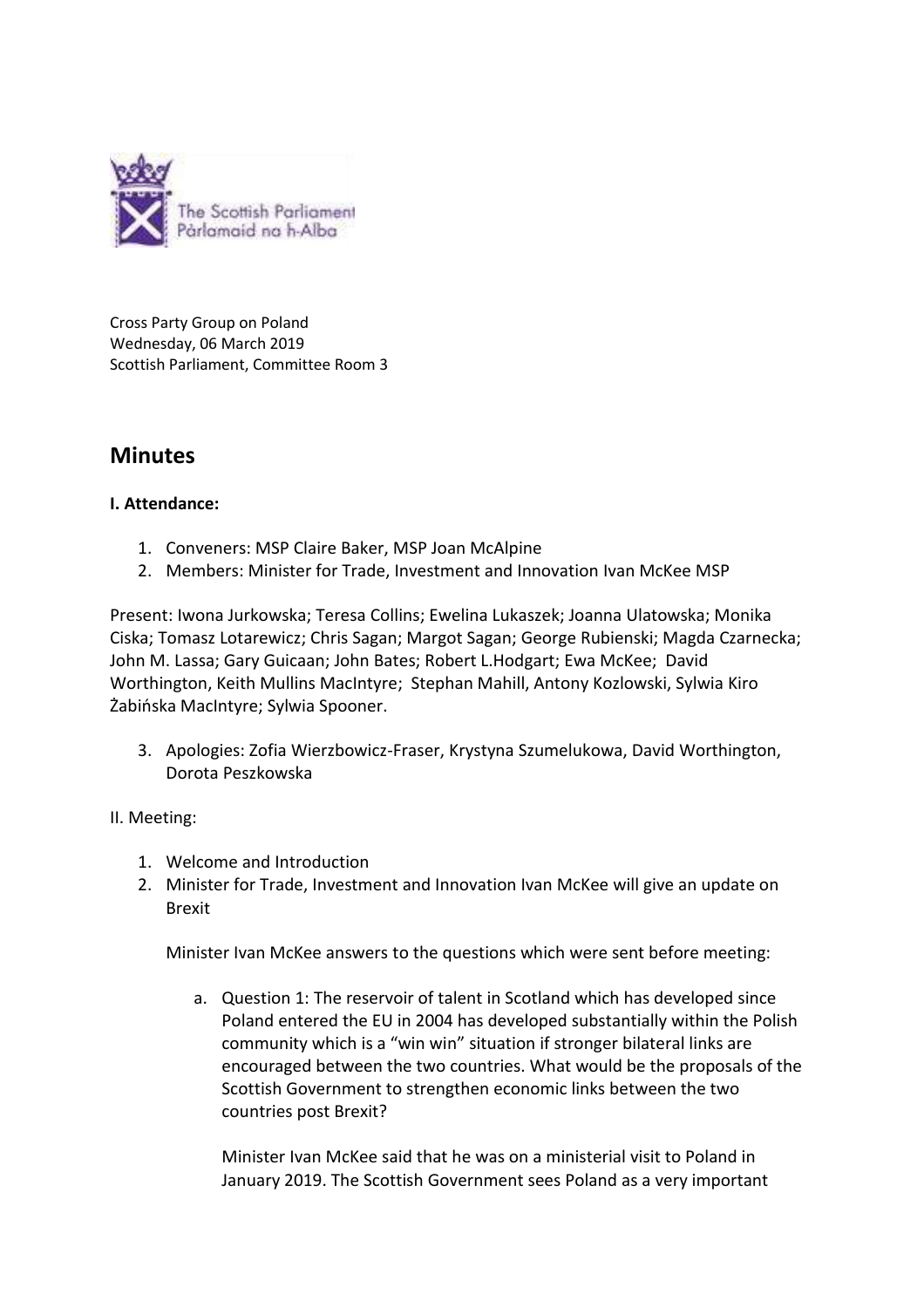market and wants to increase focus on it. Scotland doesn't have a direct presence through Scottish Development international (SDI) in Poland at the moment but the expectation is that there will be permanent Scottish trade presence in Poland in future. Poland is the fastest growing economy in Europe and the Scottish Government sees Poland as one of the top countries globally for Scottish business to work with. One of the key focus of Mr. McKee's visit was the renewable energy sector, he had meetings with Polish businesses and the Polish Government.

b. Question 2 : At the end of the academic year 2018 there were 218 Polish students at Edinburgh University some of whom are enrolled through the "Polish Medical School'. They are a sample of the EU students enrolled at all Scottish Universities and for whom there is a guarantee of continuity of Scottish Government Funding towards tuition fees for the academic year post Brexit. What would be the policy of the Scottish Government towards future EU nationals as opposed to non-EU nationals in respect of tuition fees and would there be scope for bilateral funding between Scotland and Poland to support Polish students in Scotland and to encourage student and staff exchanges between Scotland and Poland?

The Scottish Government hugely values having so many international students in Scotland. EU students who start their education in Scotland in 2020 will have free education till the end of their course. The position beyond that will be reviewed going forward in relation to Brexit updates. This policy is connected with immigration policy which is reserved to the UK government. UK government has made statements that international students can stay in the UK for 3 years which is problematic for Scotland where courses typically last for 4 years. The Scottish Government is pushing back to try and make sure that international students can stay in Scotland for the full duration of 4 year courses.

c. Question 3 : 15000 Polish children in the Scottish Education system seek recognition for their native language. In order to reassure these young people will the Scottish Government support the introduction of SQA examinations in the Polish language?

The Scottish Government understands the concern and desires of the Polish community and the Polish government in this area. There is still ongoing discussion within the Scottish government on this issue so it is not possible to give any clear answer on this at the moment.

d. Question 4: The First Minister has previously stated that the voting rights which can be determined by the Scottish Parliament should be based on residency and not citizenship. The voting rights of EU nationals post Brexit is not yet settled and opinions are being expressed in England that all voting rights should be withdrawn. Can the Minister confirm the intention to put forward an Electoral Franchise Bill which will allow EU nationals to vote in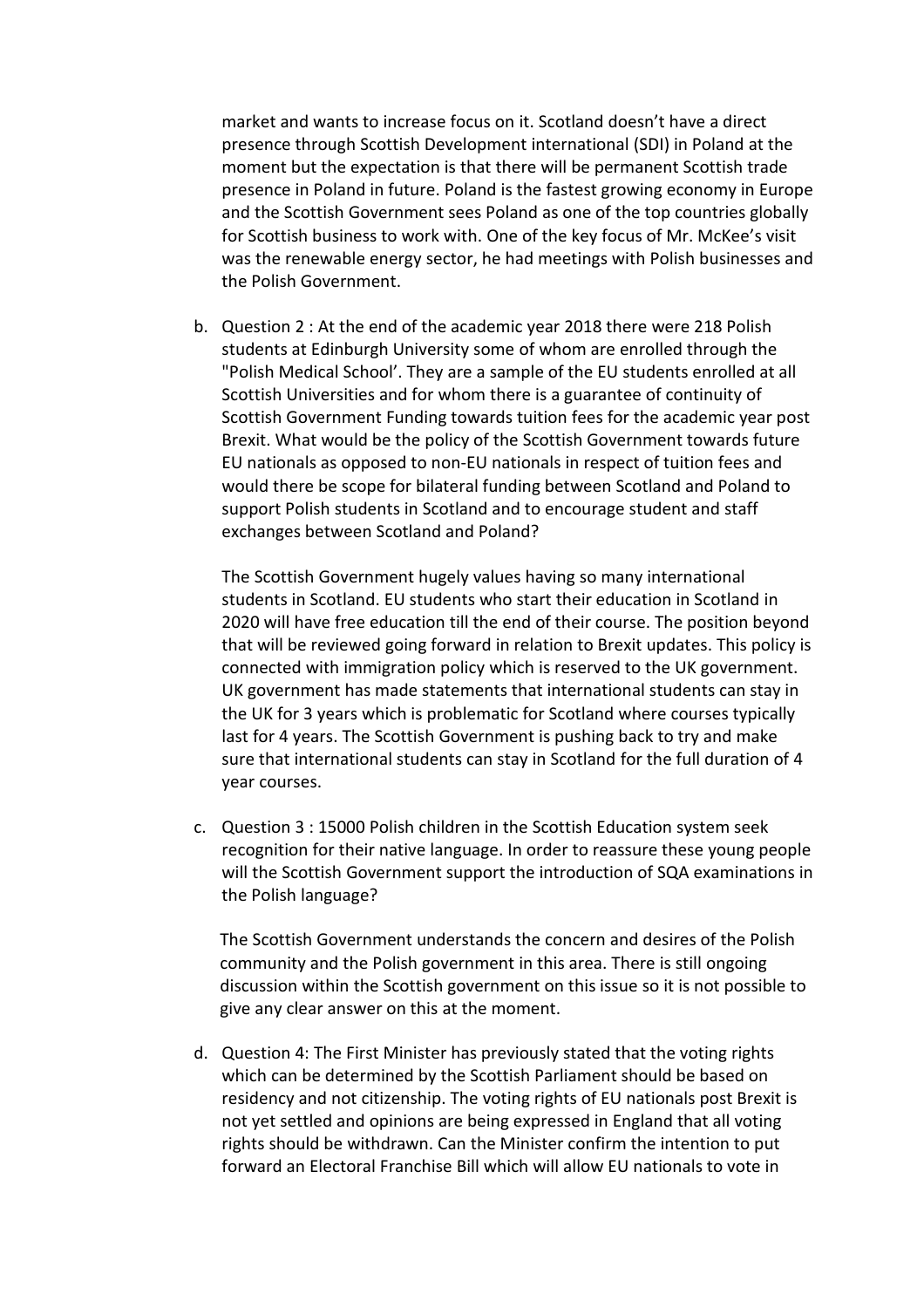local elections and for the Scottish Parliament on the basis of residency rather than the status of their citizenship?

Scottish Government approach is to keep all voting rights. EU citizens have full rights to vote in Scottish elections and we want to continue it. Government will introduce an Electoral Franchise Bill for Scotland which will protect the rights of EU citizens.

#### Comments:

Brexit makes a huge impact on the Polish community. Lack of stability and lack of control of their destiny, which is the biggest stress factor in their lives, creates a fear of the cost of Brexit, whether if they leave to see families in Poland they can come back to UK, and the fear of offensive behaviour from British communities. Poles appreciate the good intentions of Scottish Government, but good intention is one thing and what happen nobody knows. They try to secure their position either by applying for British citizenship or getting stability by deciding to go back to Poland. The Polish administration could provide to all Poles very simple explanation what to do. The most important is to have the citizenship. It would be good to tell people if Polish government recognises dual citizenship and gives more guidance. The proper legal status gives less stress to families.

Sylwia Spooner informed that there is information on Polish Consulate website. There are a number of events, Polish Embassy and Consulate organize in terms of Brexit. Poland allows dual nationalities.

The Vice consul informed the meeting that as representatives of Polish Embassy they talk a lot to the Home Office and underline these fears. We have to remember that there is a scheme of registration of settled status and it is the scheme of the Home Office. The role of Polish administration is also to check if this scheme is clear and accessible.

Feniks representatives informed that they applied to the Home Office for a grant to secure communities at risk – the victims of domestic abuse, homeless people, and people who aren't able to apply for settled status because they don't have enough documents and ability to do it themselves.

Polish Consulate estimate that there are 99,000 Polish citizens in Scotland. There is some information from Polish communities that some people want to leave Scotland. There is no information if they want to come back to Poland or go to different countries. The Polish economy has a shortage of workers and the Polish government would be more than happy if all Polish people came back to Poland.

The Polish Consulate organizes promotional events where people can learn more about Poland and encourage people to visit Poland. There is information on the consulate website about Polish classes. All suggestions and projects are more than welcome, and the consulate is able to provide some financial support.

3. Approval of the Minutes from the meeting on 27 November 2018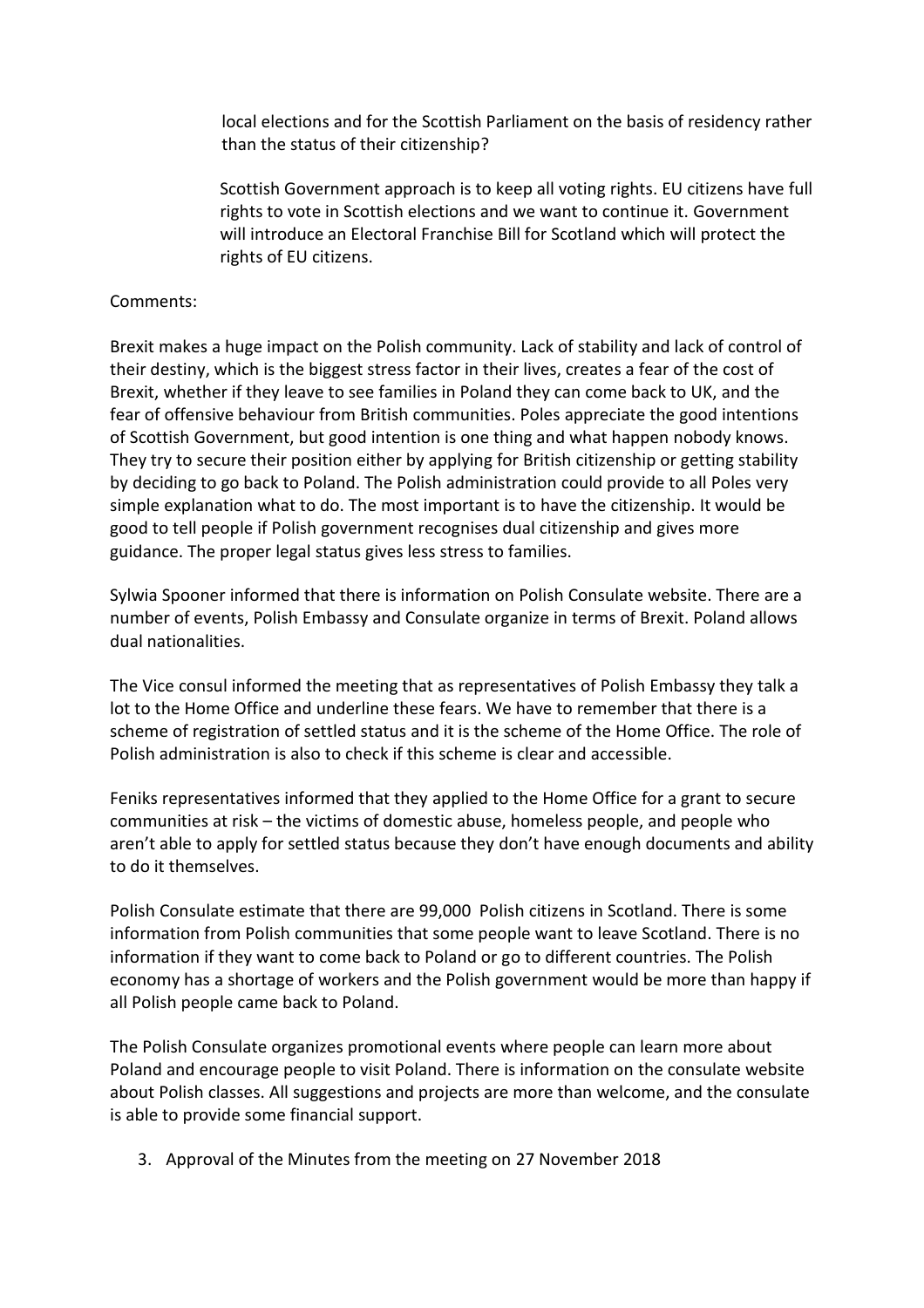The Minutes from the meeting were approved. Proposed by Antony Kozolowski and seconded by Czeslaw Kruk.

4. Matters arising:

**Response from Clare Haughey Minister for Mental Health regarding CPG on Poland email from 22 of November 2018 highlighting the report "The review of Suicides in Polish People Living in Scotland"** 

**The group agreed to reply to Minister Haughey's letter and requesting that the report could be presented to the leadership group.**

**5. CPG on Poland Facebook group – Sylwia Kiro Zabinska-MacIntyre** 

**The Facebook group is established but it is very hard to add people to the group because Facebook requires personal profiles not public profiles. The group is established as a top secret, so is not visible on Facebook and only people who are added can see it. The question is if everybody has a personal profile and would be happy to be added to the group.** 

**Agreed that it will be "closed group" not "top secret group". People will be added to the group after checking with the secretary if they are a member of CPG on Poland.** 

**Secretary will check with Cross Party Office if we comply with GDPR rules. Secretary will also update the mailing list. The new members of the group will be approved before joining the CPG on Poland.** 

**Antony Kozlowski raised concern about Facebook security and manipulation by outside influences.** 

### **6. Sub-groups' reports**

Updates from Sub-committees:

Culture group – Keith Macintyre Scottish Polish Culture Association. The events – February "Robert Burns and the Romantics" which included extracts from Adam Mickiewicz and Seweryn Goszczynski; Scottish Polish Culture Association Annual General Meeting – 8<sup>th</sup> April; Annual Dinner Dance – 11th May

3 of April exhibition on Robert Porteus opens in Inverness, and moves on 3<sup>rd</sup> May to Aberdeen Arts Centre.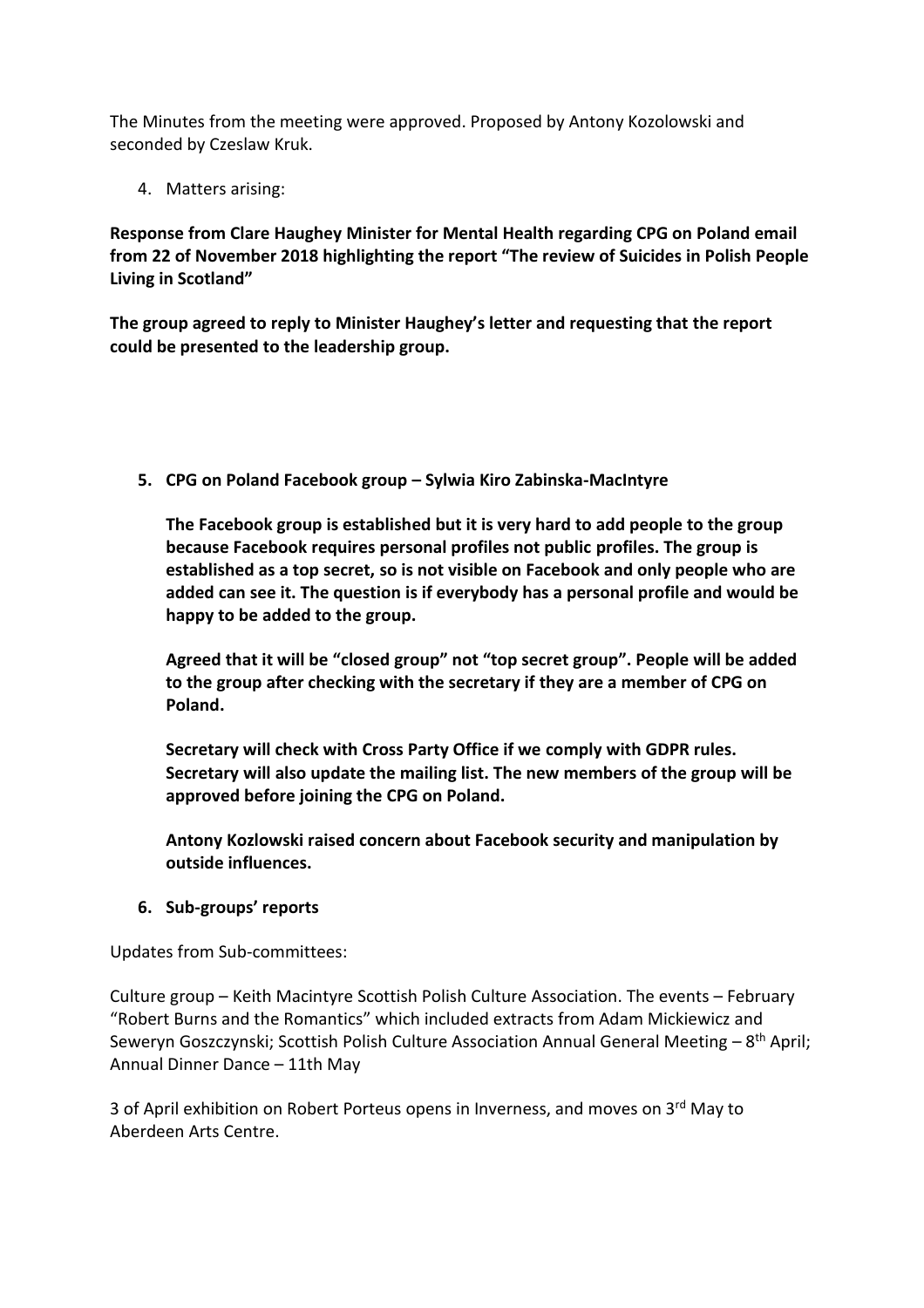Sylwia Kiro Żabińska-MacIntyre asked for ideas to get any kind of sponsorship from the Scottish side to promote Scottish culture to Polish people. Suggestion was to contact Polish academics who research Scotland and organize conferences every two years. There could be an opportunity to organise an exhibition about Scotland in Poland. To encourage Polish children to take part in some dancing classes, playing bands, pipes. The organization called 'Care for a Ceilidh' which is focused on bringing modern concept of Ceilidhs into care homes can be approach to help to organise some Ceilidhs in different environment like Polish schools.

The new Polish Club in Edinburgh will be opened by May 2020 and it will be an opportunity for different Polish groups to join and create some culture proposal.

The Polish Association in Aberdeen has organised Polish Scottish Ceillidh events.

Mental Health – Magda Czerwinska updated on the mental health charity Feniks work. They see the increase of emergency appointments by people who need help with emergency calls (suicide, violence). Fenix has received a grant from Consulate so they could respond to this need. The grant will be continuing this year as well. We were approach by "See Me" organization working with mental health stigma - to organize social campaign addressed to Polish men to understand what could help them to reach for help. Not asking for support is the main problem within this group. Feniks has also received 3 years funding from Edinburgh City Council to help people who are in very difficult life and economic situation. They applied together with the EU Citizens Rights project for Home Office funding to be able to support EU citizens to apply for settled status. In partnership with Robert Gordon University, Feniks is involved in an ongoing project to check what kind of impact Brexit has on mental health of EU citizens. On 17th March Feniks is planning a Women's Day with a whole day of workshops for women.

Polish Education Committee (PEC) – The "No Boundaries School" presented its own tartan in November 2018. It is the first tartan of the Polish Saturday schools in the world, specially designed for the school. The colours signify: red and white for Poland, white and blue for Scotland, brown for Wojtek the bear, and green for Polish soldiers' uniforms.

On 9th March the "No Boundaries School" is organizing Polish dictation competition in Scotland and Northern Ireland.

Sylwia Spooner said that the Consulate previously estimated that there were more than 13 000 Polish pupils in primary and secondary schools in Scotland, but they don't have the current numbers. CPG agreed to contact local authorities to ask if they collect this type of information.